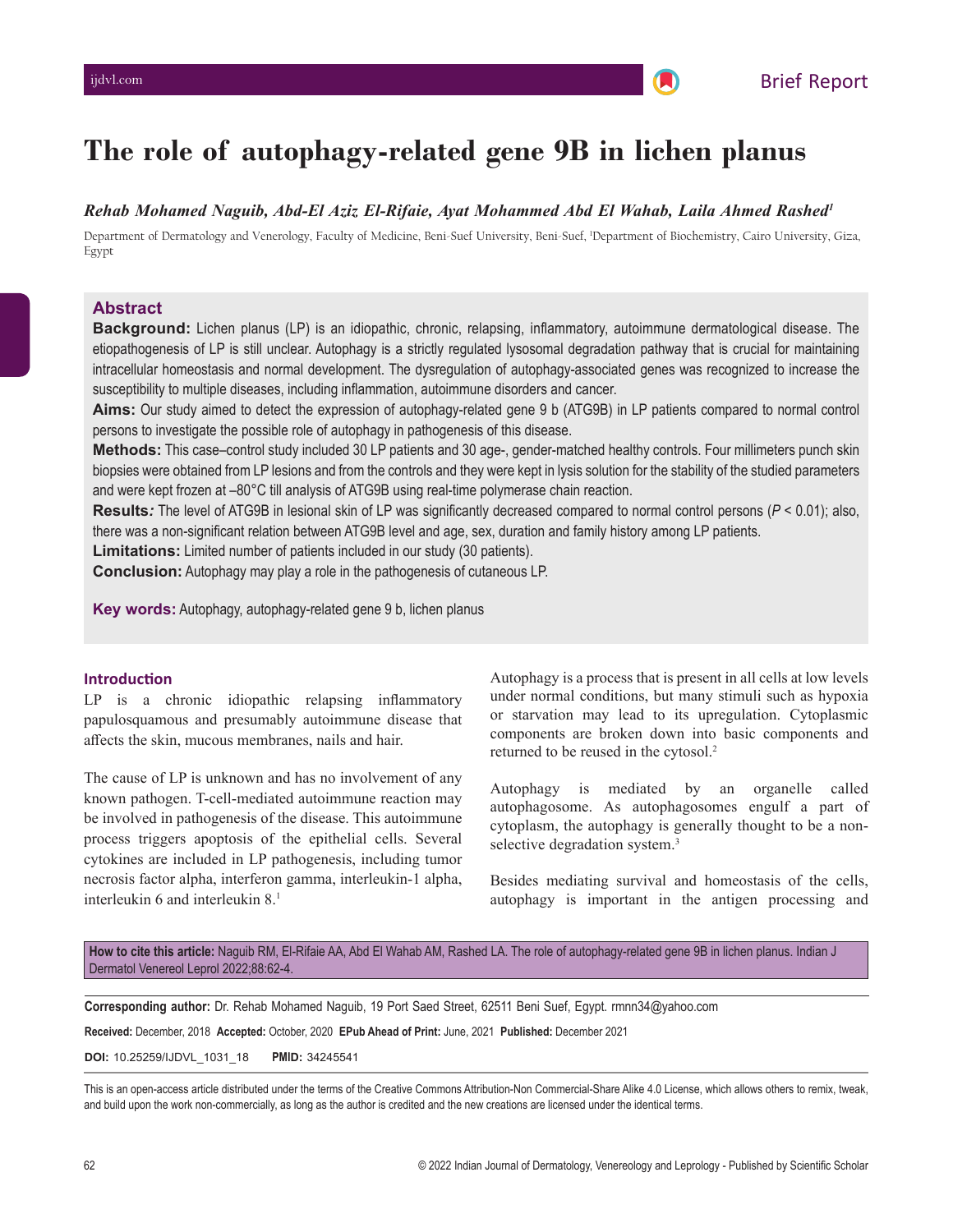presentation and in secretion of pro-inflammatory cytokines such as type I-interferon and tumor necrosis factor- $\alpha$ <sup>2</sup>

ATG9B is the integral transmembrane protein among autophagy-related gene proteins in the core that is required for the autophagosome formation. The importance of it includes the autophagy regulation and innates immune signaling inhibition.<sup>2</sup>

The aim of our study was to evaluate the role of autophagy in pathogenesis of LP through the evaluation of ATG9B expression in tissue biopsies from normal and LP skin.

# **Methods**

Thirty (30) patients with lichen planus and thirty (30) healthy controls were enrolled in the study. All patients and healthy controls recruited from individuals attending the outpatient clinic of Beni-Suef University Hospitals, Egypt, in the period (from December 2017 to May 2018).

Exclusion criteria included the use of any topical or systemic treatment for LP in the past three months, patients with associated systemic, dermatological or other autoimmune disease.

Patient information was collected by single dermatologist (RMN) including age, sex, family history, clinical types of LP and duration of the disease.

The aim of our study was explained to each patient, and an informed consent was taken from each of them. The protocol of the study conforms to ethical guidelines of the 1975 Declaration of Helsinki as reflected in the a priori approval by Institution Human Research Committee.

The estimation of ATG9B in the tissue was performed using the quantitative reverse transcripton PCR (qRT PCR).

# **Statistical analysis**

Data had been coded and entered using Statistical Package for the Social Sciences version 22. Data had been summarized using mean, standard deviation in the quantitative data and using frequency (count) and relative frequency (percentage) for the categorical data. Suitable statistical tests were used (Chi-square, one-way ANOVA, one sample *t*-test and Pearson's and Spearman's correlation) whenever needed. *P* < 0.05 was considered statistically significant.

#### **Results**

The gender ratio and age were not substantially different for each variable among patients with LP (20 men and ten women; mean  $\pm$  SD age [38.9  $\pm$  13.6]) and healthy controls (16 men and 14 women, mean  $\pm$  SD age [27.9  $\pm$  7.1]). Clinical data of participants are presented in [Table 1]. *P*-value for age is 0.55 and *P*-value for sex is 0.196.

#### **The tissue ATG9B expression**

The expression level of ATG9B in LP cases ranged from 0.1 to 0.8 with mean value of  $0.3 \pm 0.2$  and that was significantly lower than in controls which ranged from 0.98 to 1.30 with mean value  $1 \pm 0.1$  and  $P \le 0.01$  [Table 2].

We found no relation between patient age, sex, disease duration and family history with ATG9B expression [Table 3].

#### **Discussion**

The pathogenesis of LP appears to be complex with interactions among genetic, environmental and lifestyle factors, LP is probably a multifactorial disease, sometimes induced by drugs, may be with liver disease, often idiopathic and with an immunopathogenesis involving T-cells in particular.4 Clinical variants of LP include actinic, follicular, mucosal, atrophic, hypertrophic, LP pigmentosa and LP pemphigoides. Corticosteroid cream or ointment may be used if LP is localized and systemic steroids are preferred

| Table 1: Demographic data and clinical characteristics of the |  |  |  |  |  |
|---------------------------------------------------------------|--|--|--|--|--|
| LP patients and controls                                      |  |  |  |  |  |

| <b>Items</b>                              | <b>Patients</b><br>$(n=30), n (\%)$ | <b>Controls</b><br>$(n=30), n$ (%) |
|-------------------------------------------|-------------------------------------|------------------------------------|
| Gender, $n$ $(\%)$                        |                                     |                                    |
| Males                                     | 20 (66.7)                           | 16(53.3)                           |
| Females                                   | 10(33.3)                            | 14 (46.7)                          |
| Age (years), mean $\pm$ SD                | $38.9 \pm 13.6$                     | $27.9 \pm 7.1$                     |
| Duration of LP (months), mean $\pm$ SD    | $10.5 \pm 10.9$                     |                                    |
| LP types, $n$ (%)                         |                                     |                                    |
| Eruptive                                  | 4(13.3)                             |                                    |
| Classic                                   | 15(50.0)                            |                                    |
| Hypertrophic                              | 6(20.0)                             |                                    |
| Nail                                      | 2(6.7)                              |                                    |
| Oral                                      | 2(6.7)                              |                                    |
| Actinic                                   | 1(3.3)                              |                                    |
| Family history of LP (%)                  |                                     |                                    |
| Negative                                  | 90.0                                | 100                                |
| Positive                                  | 10.0                                | $\mathbf{0}$                       |
| LP: Lichen planus, SD: Standard deviation |                                     |                                    |

| Table 2: Comparison of the expression level of ATG9B<br>between cases and controls ATG9B |             |      |               |                |                |         |  |
|------------------------------------------------------------------------------------------|-------------|------|---------------|----------------|----------------|---------|--|
|                                                                                          | ATG9B       |      |               |                |                |         |  |
|                                                                                          | <b>Mean</b> | SD   | <b>Median</b> | <b>Minimum</b> | <b>Maximum</b> | P-value |  |
| Cases                                                                                    | 0.32        | 0.19 | 0.24          | 0.11           | 0.83           | < 0.01  |  |
| Controls                                                                                 | 1.03        | 0.07 | 1.00          | 0.98           | 1.30           |         |  |
| ATG9B: Autophagy-related gene 9 b                                                        |             |      |               |                |                |         |  |

#### **Table 3: Correlation analysis between ATG9B and age, sex, duration and family history among lichen planus patients**

| <b>Items</b>   | ATG9B (median) | P-value |
|----------------|----------------|---------|
| Age in years   | 0.24           | 0.837   |
| Sex            | 0.20           | 0.131   |
| Duration of LP | 0.108          | 0.606   |
| Family history | 0.21           | 0.948   |
|                |                |         |

ATG9B: Autophagy-related gene 9 b